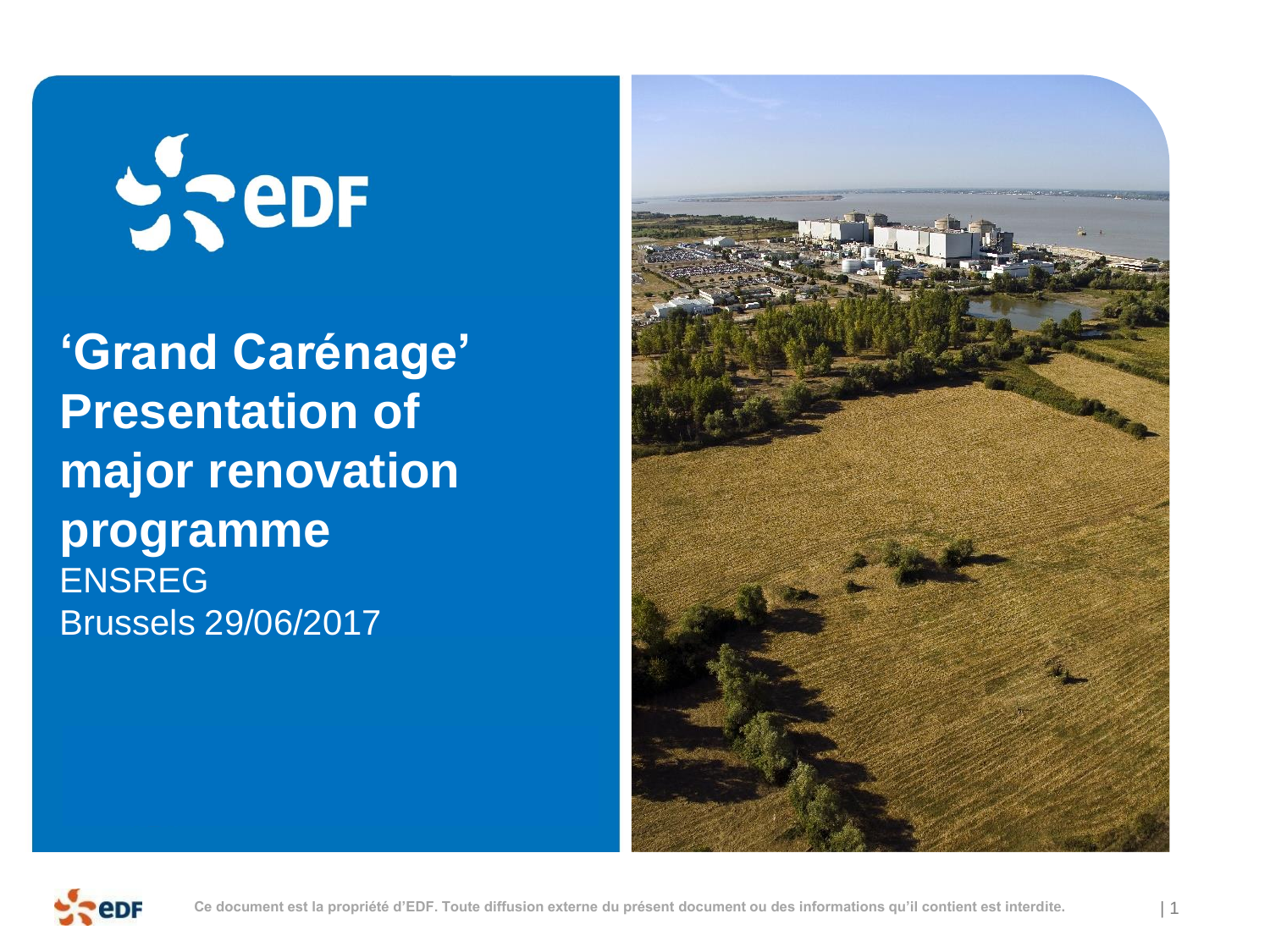# **THE EDF NUCLEAR FLEET**

- 58 reactors in operation, one reactor undergoing construction
- Homogeneous fleet of PWR reactors
- 34 x 900 MWe reactors
- 20 x 1300 MWe reactors
- 4 x 1450 MWe reactors
- 1 x EPR reactor undergoing construction
- Average reactor age in EDF fleet: 31 years
- Reactors commissioned between 1978 and 1998
- Power generated  $\approx$  400 TWh/year
	- 70% of electricity production in France
- Extending the service life of the EDF fleet is driven by the 'Grand Carénage' or Major Renovation programme

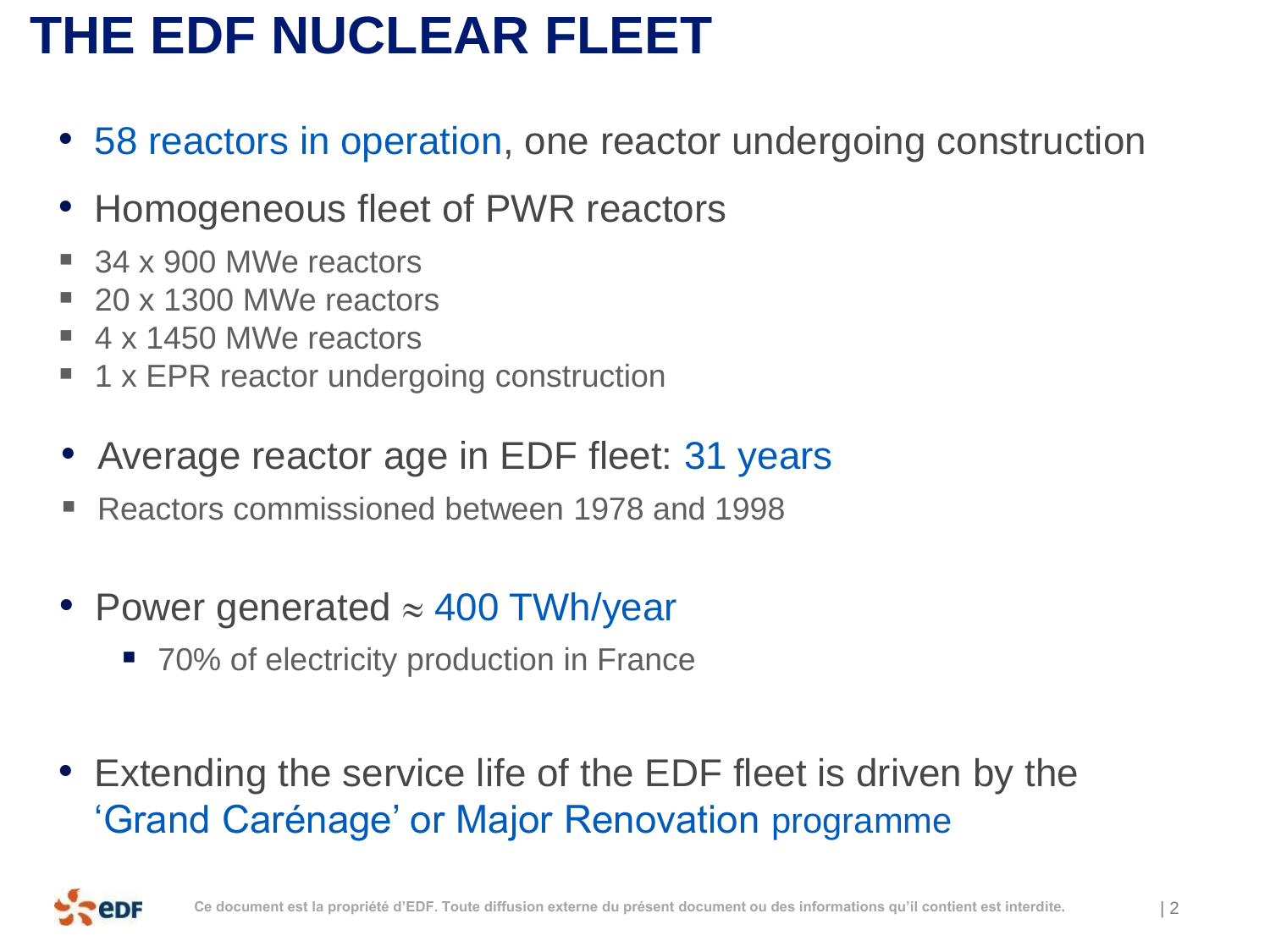# **TEN-YEARLY OUTAGE**



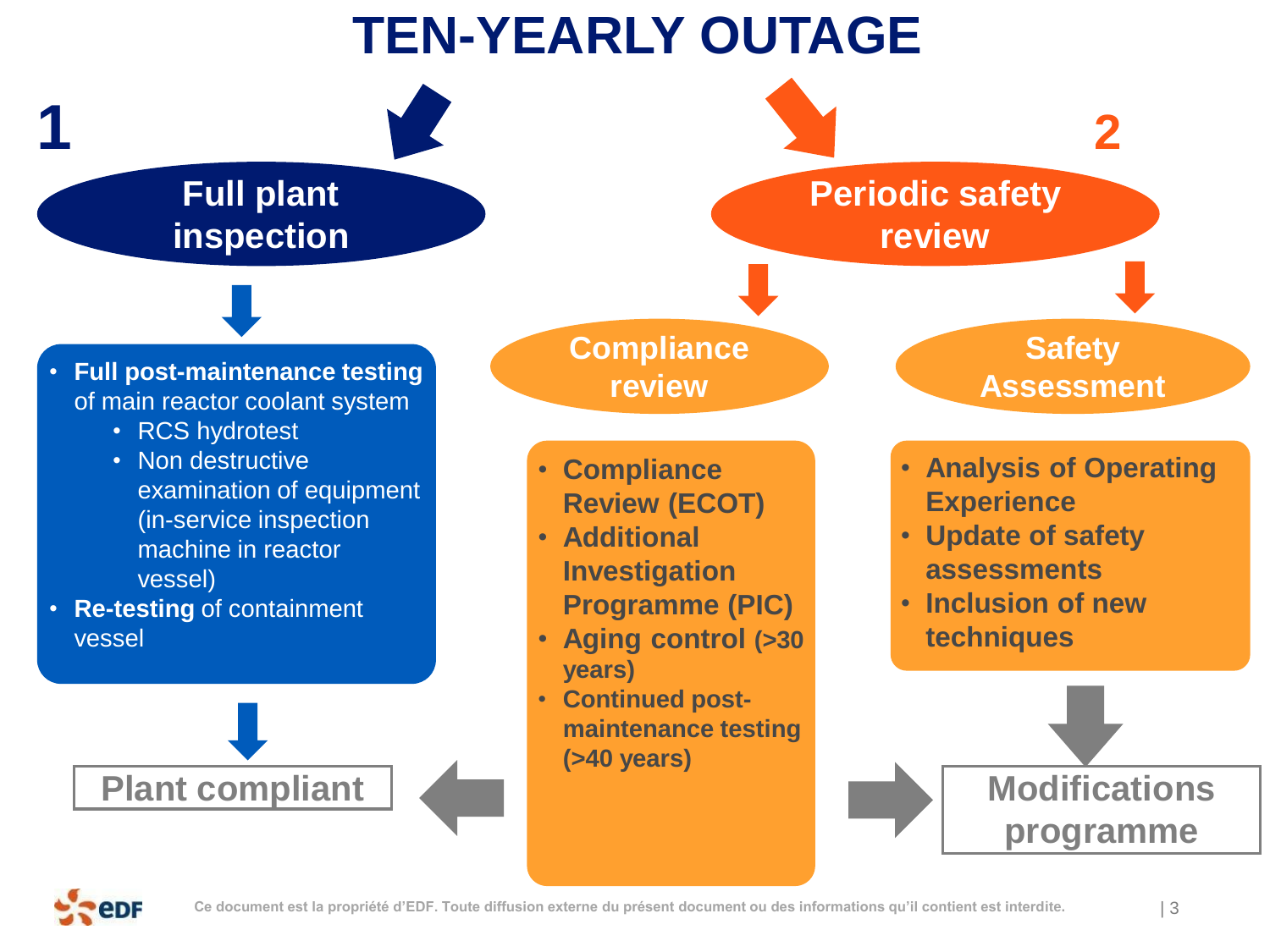## **1 : FULL PLANT INSPECTION**



Non-destructive examination of reactor vessel at Saint Laurent B1, using the In-service Inspection Machine (MIS) during the plant's 3rd ten-yearly outage in 2014

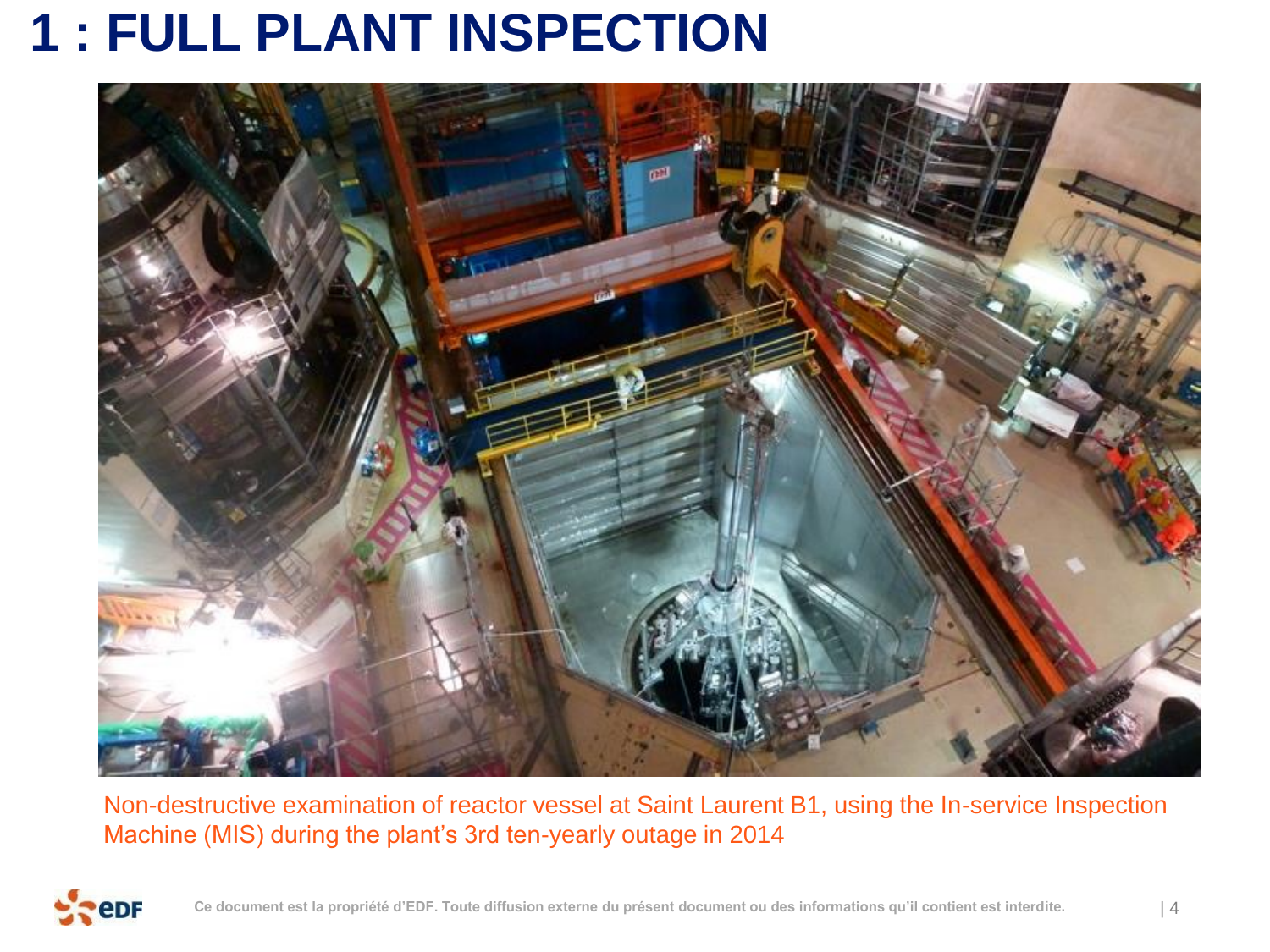# **TEN-YEARLY OUTAGE**



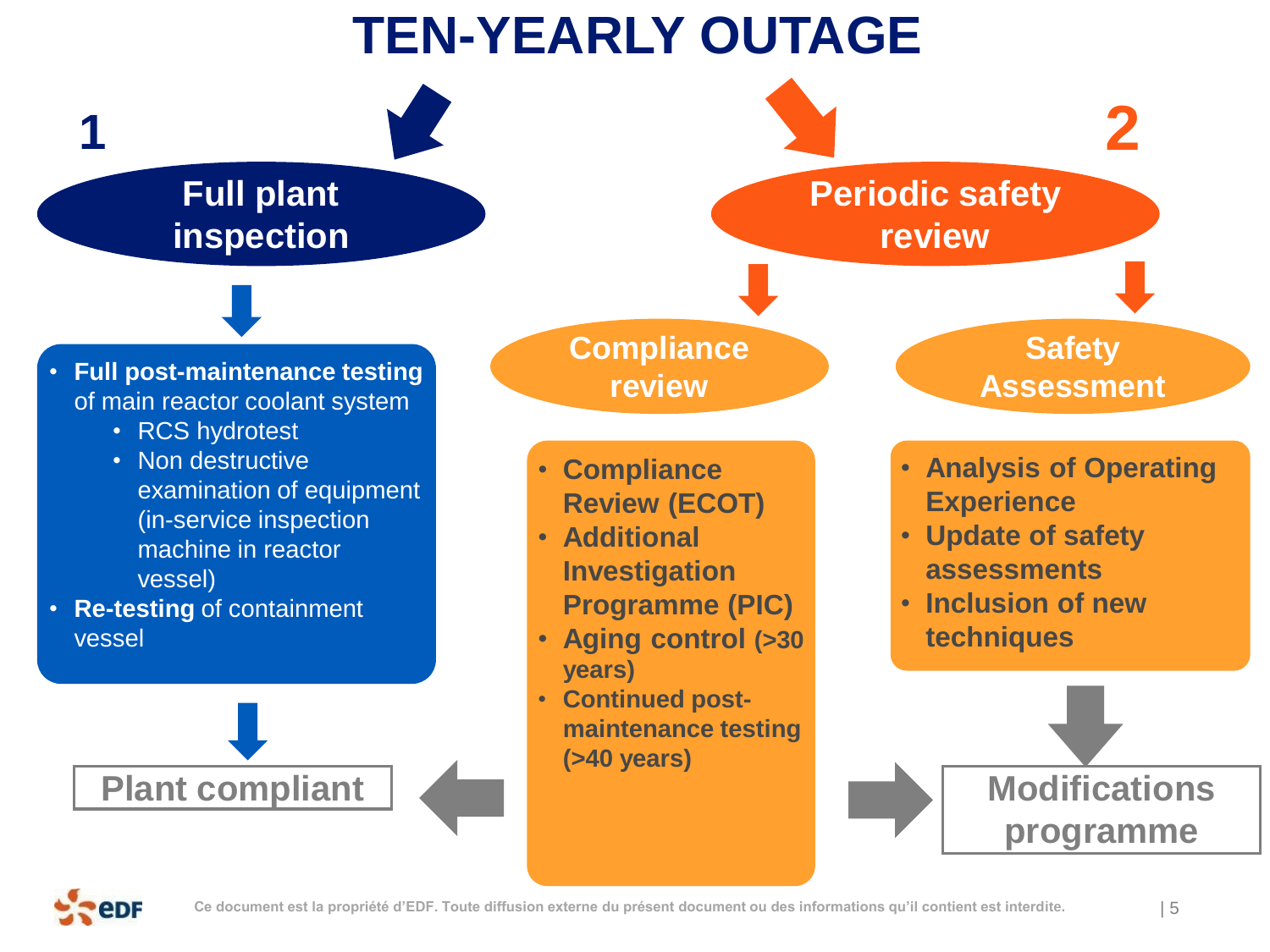#### **2 : PERIODIC SAFETY REVIEW** COMPLIANCE REVIEW

#### An approach that involves EDF R&D teams

■ An example of R&D: VERCORS mock-up, laboratory conducting studies into the aging of containment vessels



#### A major challenge: in-service behaviour of reactor vessels

 Introduction of Hafnium rods in reactors from the 900 MWe series during the 4th tenyearly inspection to reduce exposure of reactor vessels to neutron flux

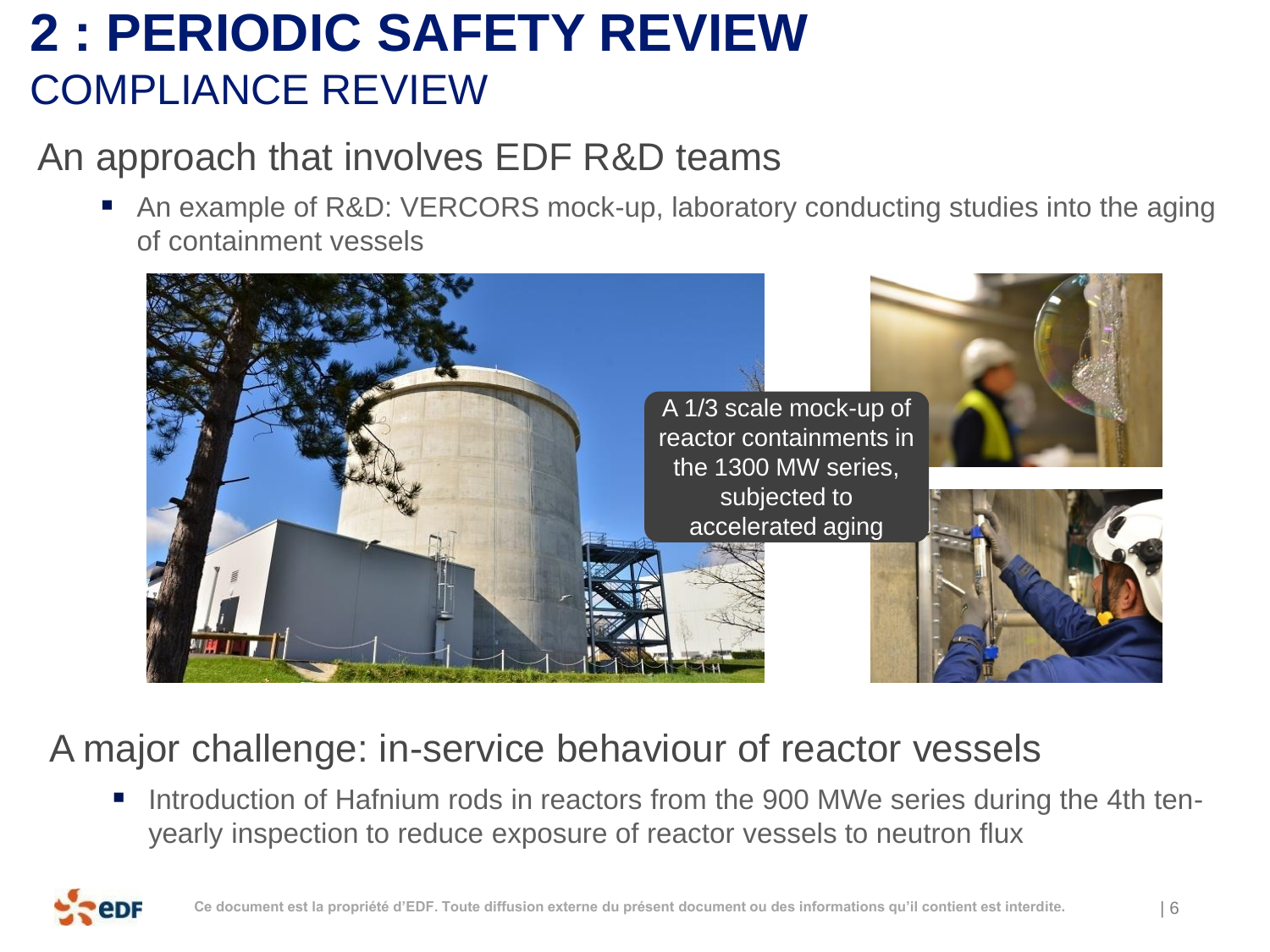#### **2 : PERIODIC SAFETY REVIEW** SAFETY ASSESSMENT

- Four key areas assigned to 4<sup>th</sup> periodic safety review of 900 Mwe series (pursuant to directive 2014/87/Euratom)
	- Minimize radiological consequences of design-basis accidents, to avoid sheltering the local population
	- **Prevent long-term contamination of territories in the event of core melt accidents**
	- Increased focus on external hazards (earthquakes, flooding, heat waves, tornadoes, etc.)
	- Enhance safety of spent fuel storage buildings.
- A stringent requirement from French Nuclear Safety Authority: strive to reach nuclear safety objectives for generation 3 reactors
- A periodic safety review that is based on the existing improvement process

#### **Ten-yearly outages Nos. 1, 2 and 3**

**Modifications stemming from Post Fukushima Operating Experience (phases 1&2)**

4th periodic safety review

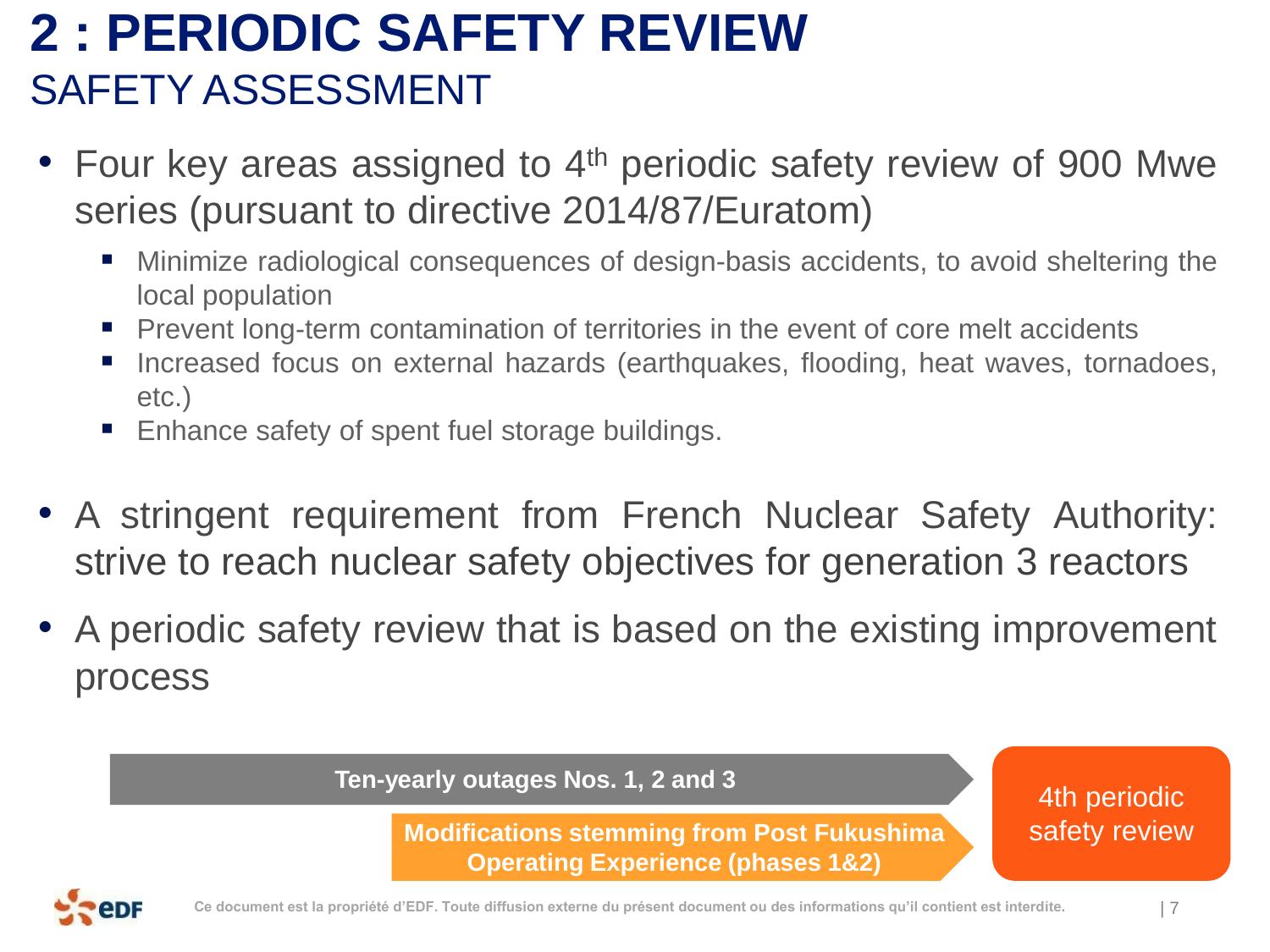### **MAIN MODIFICATIONS DURING 4TH TEN-YEARLY OUTAGE ON UNITS FROM 900 MWE SERIES**

- Addition of a long-term 'hard core' reactor cooling system, preventing opening of containment decompression filter in the event of core melt
- 'Hard core' steam generator feedwater system
- 'Hard core' system installed for emergency cooling of spent fuel pool
- Reinforcement of strength of basemat in the event of reactor vessel failure (EVS)
- Increase seismic resistance of the plants
- Upgrade of I&C



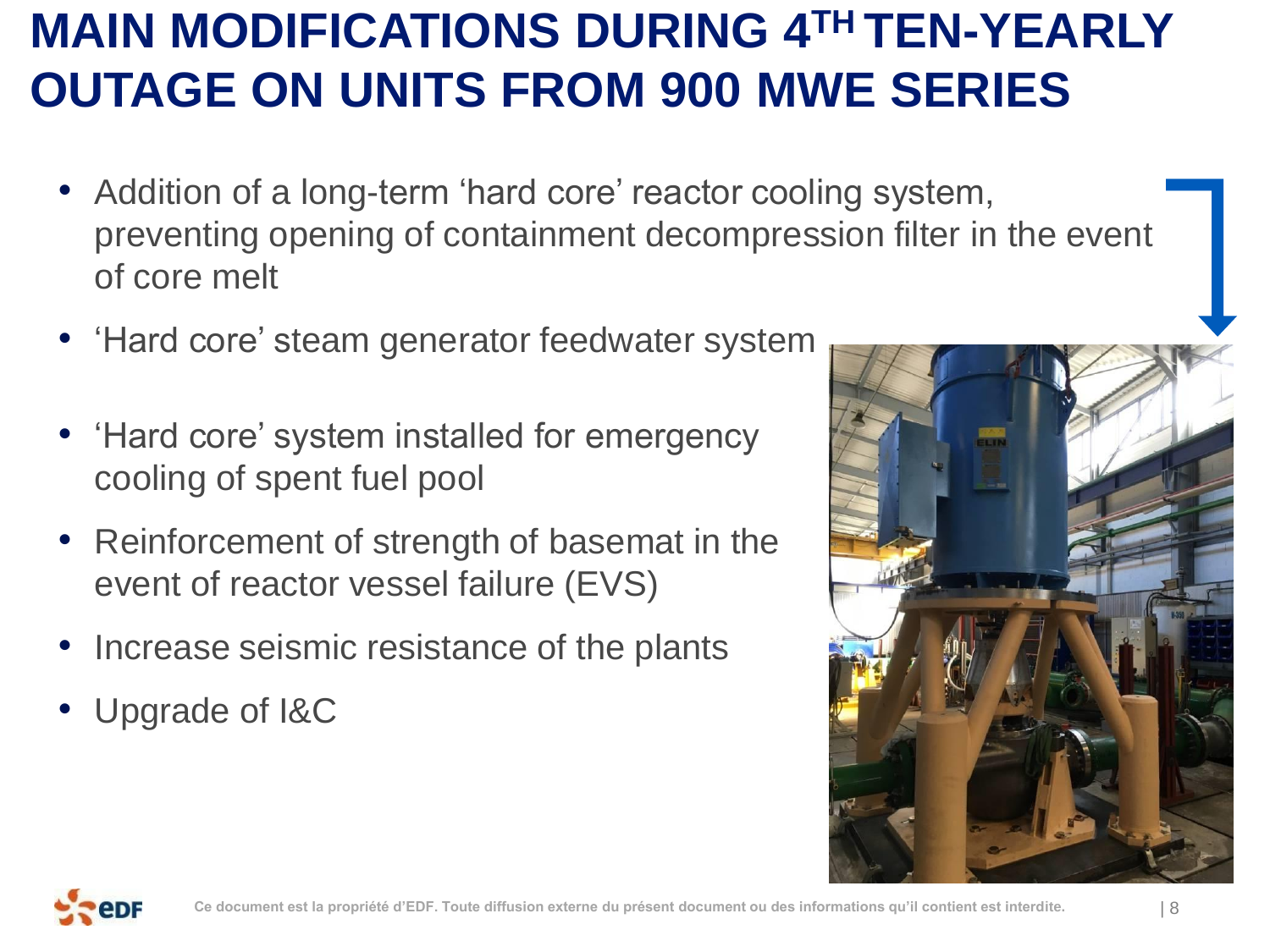#### **INDUSTRIAL PROGRAMME – MAJOR RENOVATION PROJECT**

# **3 ACTIVITY CATEGORIES :**

#### $\blacksquare$  **OVERHAUL OR REPLACEMENT OF LARGE COMPONENTS** that are reaching the end of their technical service life (exceptional maintenance)

#### **Perform MODIFICATIONS REQUIRED TO IMPROVE NUCLEAR SAFETY**

(including Post-Fukushima modifications and ten-yearly outage)

#### **ENSURE LONG-TERM FUTURE OF EQUIPMENT** After 40 years





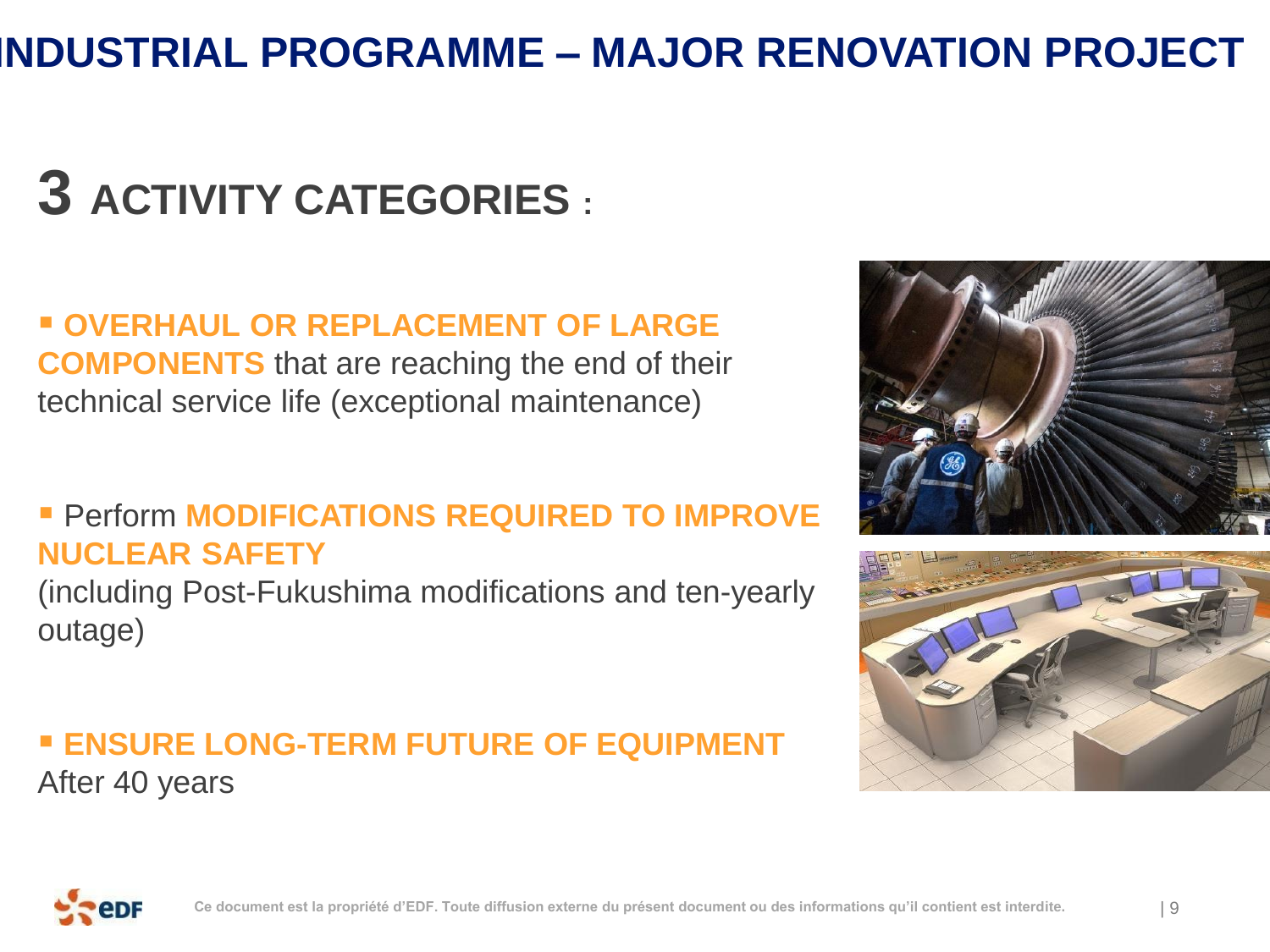# **THE MAIN ACTIVITIES IN PROGRESS**

- 3<sup>rd</sup> ten-yearly outage of reactors from 900 MWe series 30/34 completed (ending 2020)
- 3<sup>rd</sup> ten-yearly outage of reactors from 1300 MWe series 2/20 completed (ending 2024)
- Modifications stemming from Fukushima OPEX Construction of Ultimate Diesel Generator (SBO diesel generator) Construction of ultimate heat sinks
- Preparation of 4<sup>th</sup> ten-yearly outage for reactors from 900 MWe series 1<sup>st</sup> occurrence in 2019 (Tricastin 1)
- Preparation of 2<sup>nd</sup> ten-yearly outage of reactors from 1450 MWe series 1<sup>st</sup> occurrence in 2019 (Chooz 2)

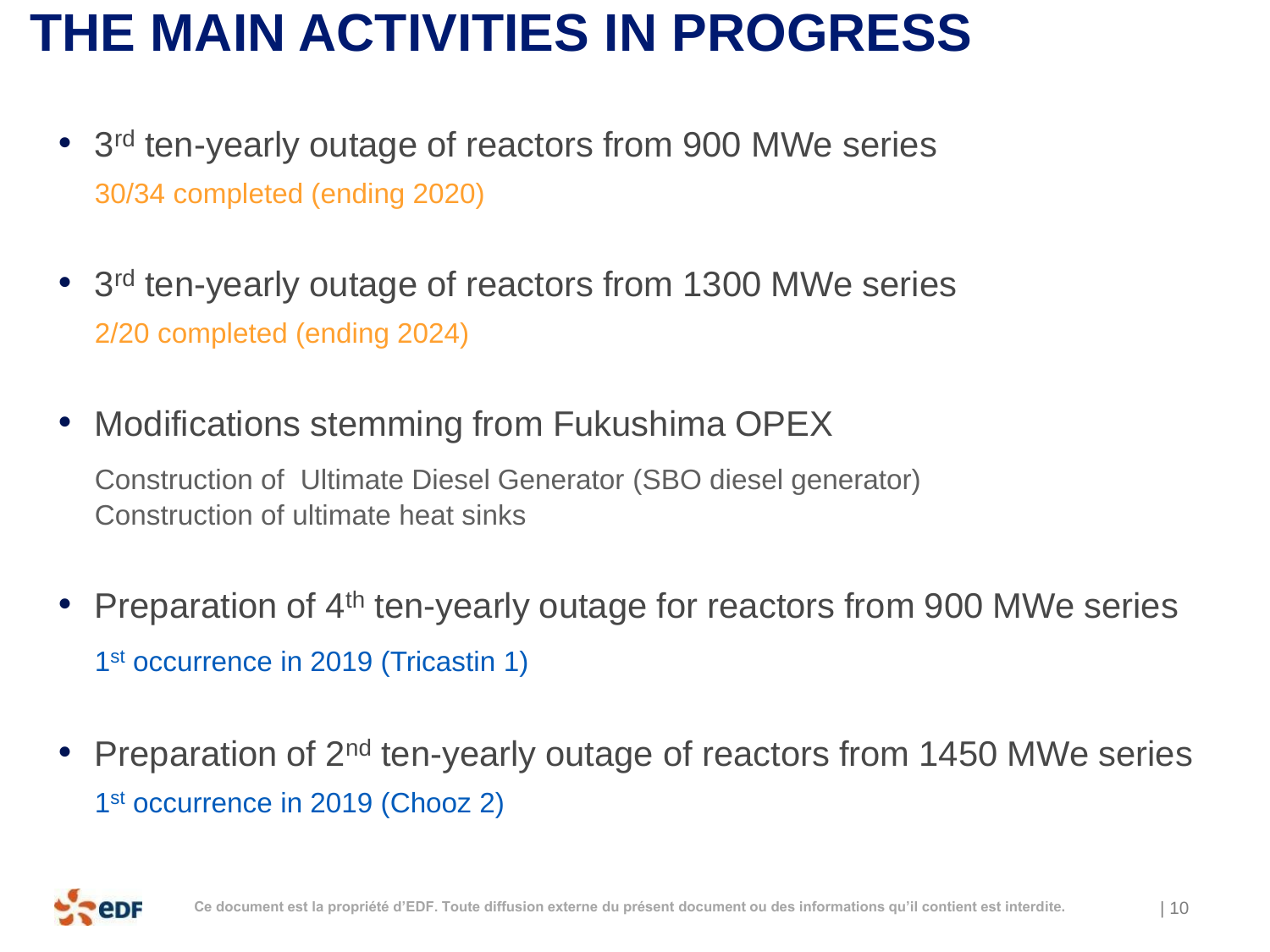### **SCHEDULED ORGANISATION WITH SET BUDGET**

- The Major Renovation Programme, as it stands today, was created further to a decision of the EDF CEO. The programme has two sections:
- A technical section
- A section related to transforming operating modes
- $\triangleright$  Nuclear safety objectives for the 4th safety assessment of units from the 900 MWe series, which will reach those of the **generation 3 reactors**
- The Major Renovation Programme coordinates a portfolio of Long-Term Operation Projects